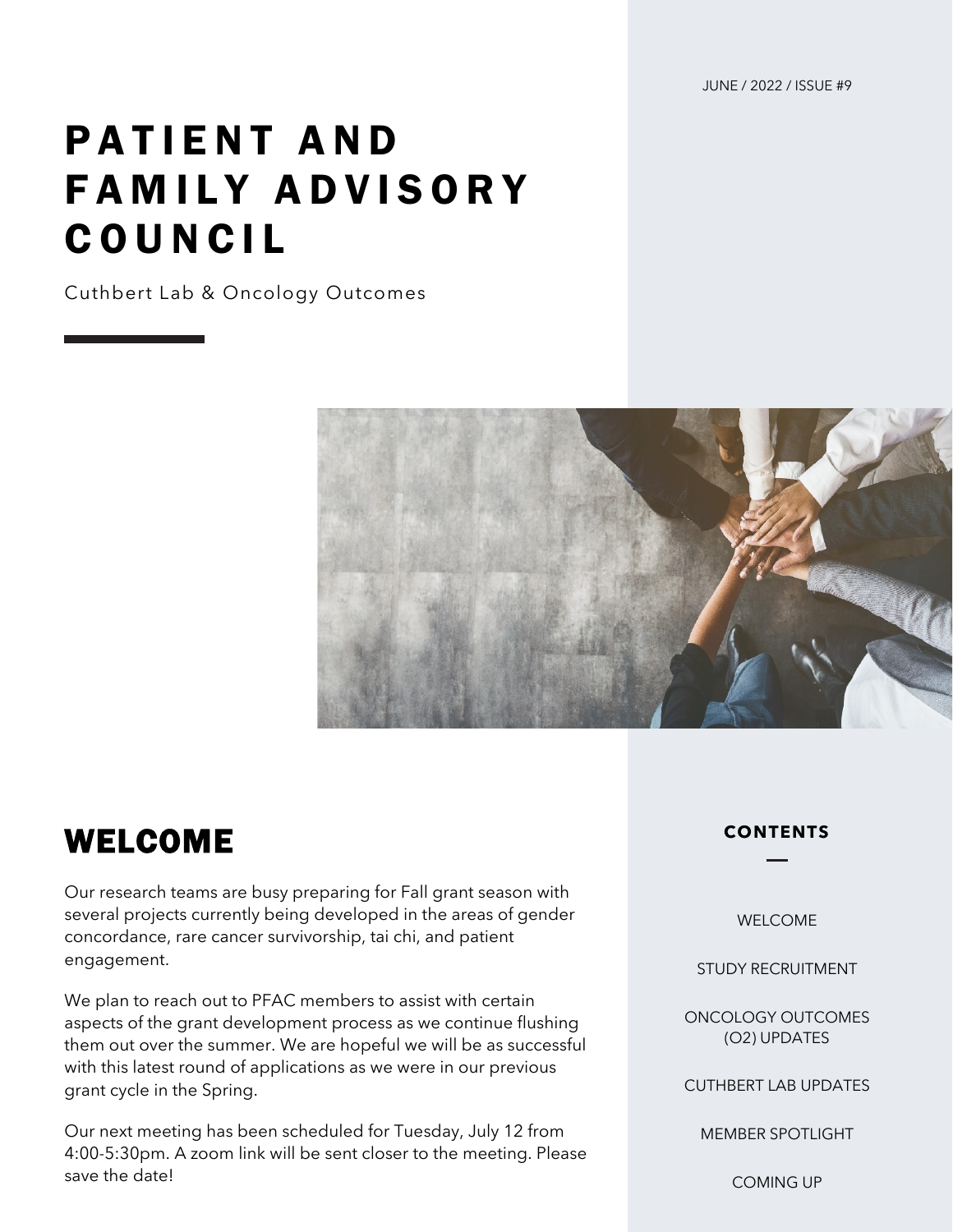## Study Recruitment

Ongoing Recruitment

We continue to actively recruit participants for several studies right now, including:

- Healthcare Provider and Patient Views on Prescribing Opioids for Cancer Patients
- Patients Perspectives of Value Frameworks Used to Guide Oncology Treatment Decisions

If you think the studies might be relevant to your contacts, please feel free to share the website links.

Details of each study can be found at: <https://www.cuthbertlab.com/news>



## O2 Updates

**Developing a Live Dashboard for Colorectal Cancer Activity in Alberta**



The COVID-19 pandemic has highlighted the value of up-to-date information and timely access to health-related data. Availability of high-quality data is of critical value for making both health policy and clinical decisions. Despite the rich data available in the Canadian cancer registries, the lengthy collection and reporting process limits their utility and prohibits real-time actionable interventions and timely information.

The study aims to create a near real-time Colorectal Cancer Activity Dashboard that will enable stakeholders to develop, plan, and design evidence-driven mitigation strategies to improve participation of both the screened and under-screened eligible populations and redirect efforts to areas impacted most by the pandemic in the province of Alberta.

This study has been approved by Health Research Ethics Board of Alberta: HREBA.CC-22-0087.

### Cuthbert Lab Updates

We are hiring two new positions!

**Research Associate:** the incumbent will focus on studies examining the health outcomes and biopsychosocial health impacts of cancer on patients and their families. [Click here for more info.](https://careers.ucalgary.ca/jobs/9764307-research-associate-faculty-of-nursing)

**Postdoctoral Associate in Adult Cancer Survivorship:** The postdoctoral scholar will use mixed methods research to evaluate health outcomes of cancer survivors using administrative health data, conduct patient-oriented research focused on pancreatic cancer, and evaluate decision making along the cancer trajectory using scoping reviews and/or surveys and focus groups. [Click here for more info.](https://careers.ucalgary.ca/jobs/9532566-post-doctoral-associate-in-adult-cancer-survivorship-cumming-school-of-medicine-and-faculty-of-nursing)